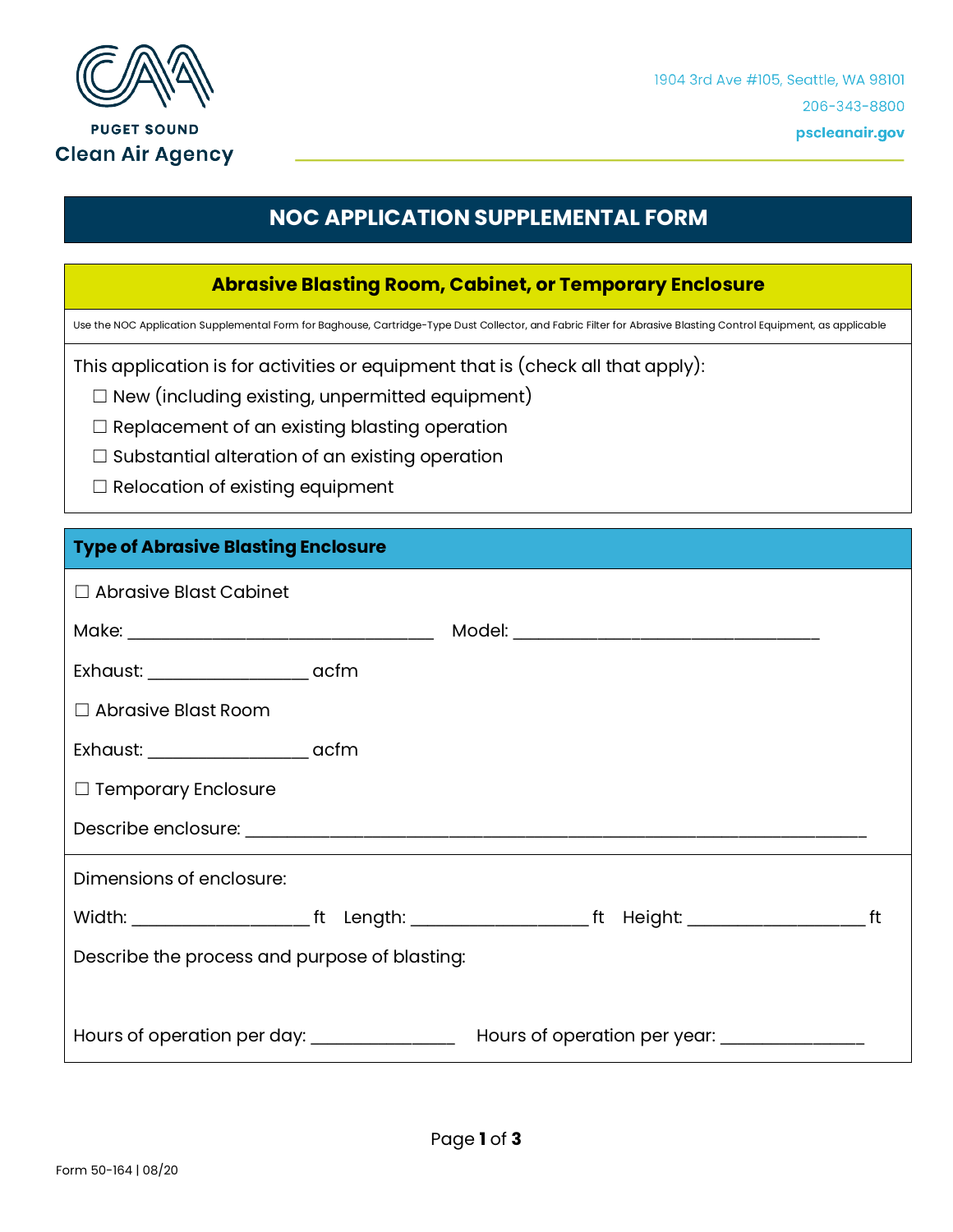| <b>Abrasive Media Characteristics</b>                                                                                  |  |  |  |  |  |
|------------------------------------------------------------------------------------------------------------------------|--|--|--|--|--|
| Type of abrasive (attach Safety Data Sheets for abrasive media used):                                                  |  |  |  |  |  |
| $\Box$ Steel shot/grit $\Box$ Iron shot/grit $\Box$ Nutshells or Corncob $\Box$ Garnet $\Box$ Silica                   |  |  |  |  |  |
| $\Box$ Alumina oxide $\Box$ Plastic abrasive $\Box$ Glass $\Box$ Copper Slag $\Box$ Coal Slag $\Box$ Staurolite        |  |  |  |  |  |
|                                                                                                                        |  |  |  |  |  |
| Specify media particle size (grit number or alternative unit of measure): _________________________                    |  |  |  |  |  |
|                                                                                                                        |  |  |  |  |  |
| Amount of abrasive media used: ____________ lb/hour _____________ lb/day ____________ lb/year                          |  |  |  |  |  |
| Media Storage:                                                                                                         |  |  |  |  |  |
| $\Box$ Bags/Sacks $\Box$ Enclosed Building                                                                             |  |  |  |  |  |
| □ Hopper/Silo (attach NOC Application Supplemental Form for Baghouse, Cartridge-Type Dust Collector and Fabric Filter) |  |  |  |  |  |
|                                                                                                                        |  |  |  |  |  |
| <b>Characteristics of Material Blasted</b>                                                                             |  |  |  |  |  |
|                                                                                                                        |  |  |  |  |  |
| Describe the product/material to be blasted (attach Safety Data Sheet):                                                |  |  |  |  |  |
|                                                                                                                        |  |  |  |  |  |
| Specify, as applicable, surface coatings on the product/material to be blasted:                                        |  |  |  |  |  |
| $\Box$ Anticorrosive $\Box$ Antifouling $\Box$ Shop Primers $\Box$ Metal-based                                         |  |  |  |  |  |
|                                                                                                                        |  |  |  |  |  |